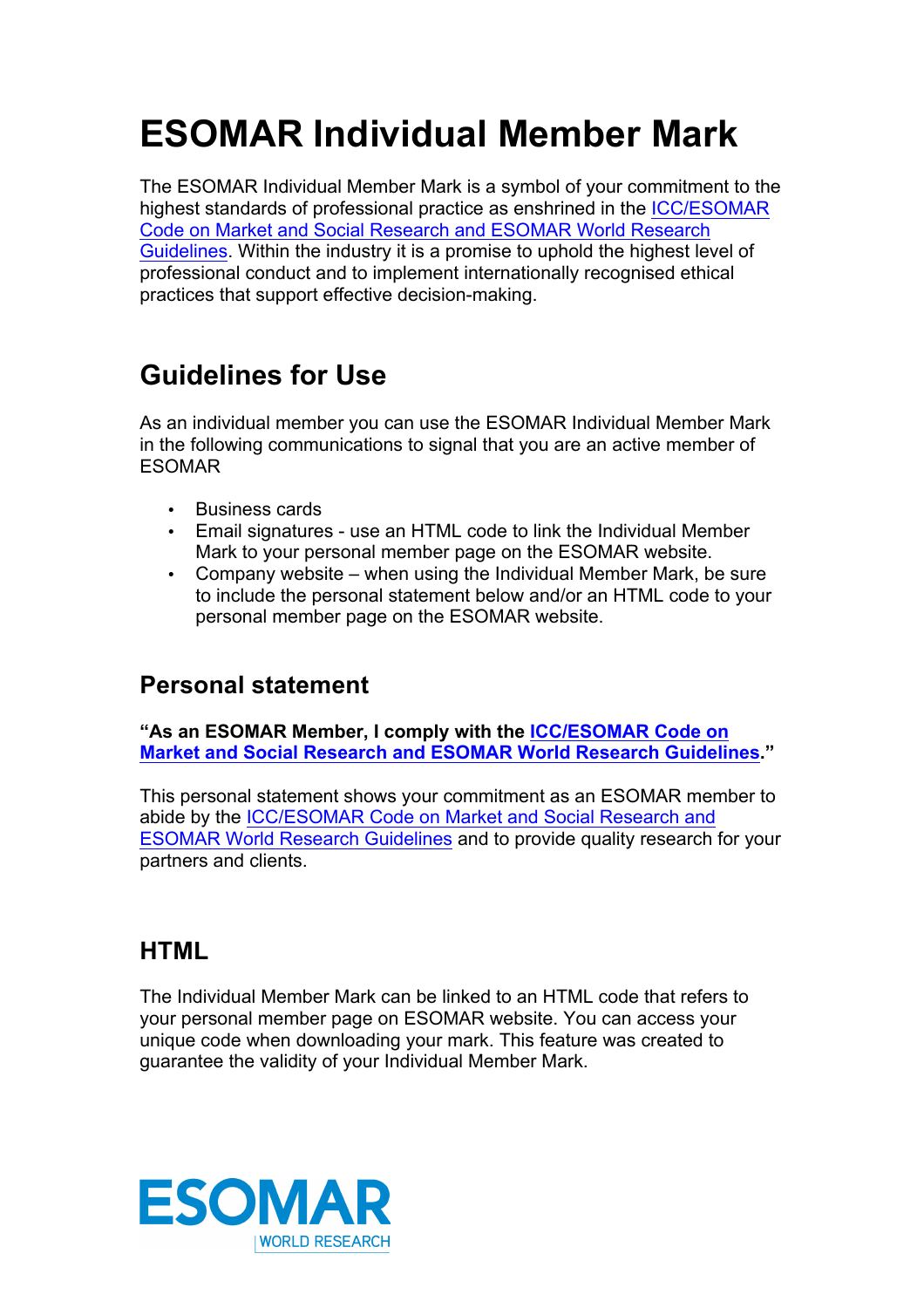#### **Do's & Don'ts**

| Dο                                                                                                                                                                                                                 | Don't                                                                                                                                                                           |  |
|--------------------------------------------------------------------------------------------------------------------------------------------------------------------------------------------------------------------|---------------------------------------------------------------------------------------------------------------------------------------------------------------------------------|--|
| Promote your commitment to quality<br>research and standing as a member by<br>using the Individual Member Mark                                                                                                     | Use the Individual Member Mark if<br>you are not an ESOMAR individual<br>lmember                                                                                                |  |
| Place the Individual Member Mark on<br>your company website. Be sure that it<br>contains an HTML code linking to your<br>personal member page on the<br><b>ESOMAR website or your personal</b><br><b>statement</b> | Place the Individual Member Mark on<br>your company website without the<br>personal statement or an HTML code<br>linking to your personal member page<br>on the ESOMAR website. |  |
| Place the Individual Member Mark on<br>your business cards, stationery, email<br>signatures and promotional materials.                                                                                             | Do not alter the mark for your<br>promotions. Any changes to the<br>Individual Member Mark must be<br>approved by ESOMAR.                                                       |  |

#### **Colours**

Use the blue artwork on a white background for printed materials and online purposes. If you would like to use the Individual Member Mark on a solid background, please make sure you use the white logotype. For other options, please contact us for further details.

| <b>Colour palette</b>        |                |               |
|------------------------------|----------------|---------------|
| <b>RGB</b>                   | 17, 23, 94     | 8, 101, 171   |
| <b>CMYK</b>                  | 100, 94, 0, 47 | 100, 37, 0, 0 |
| Pantone                      | 2766           | 3005          |
| HTML code for the disclaimer | #11175e        | #0066cc       |